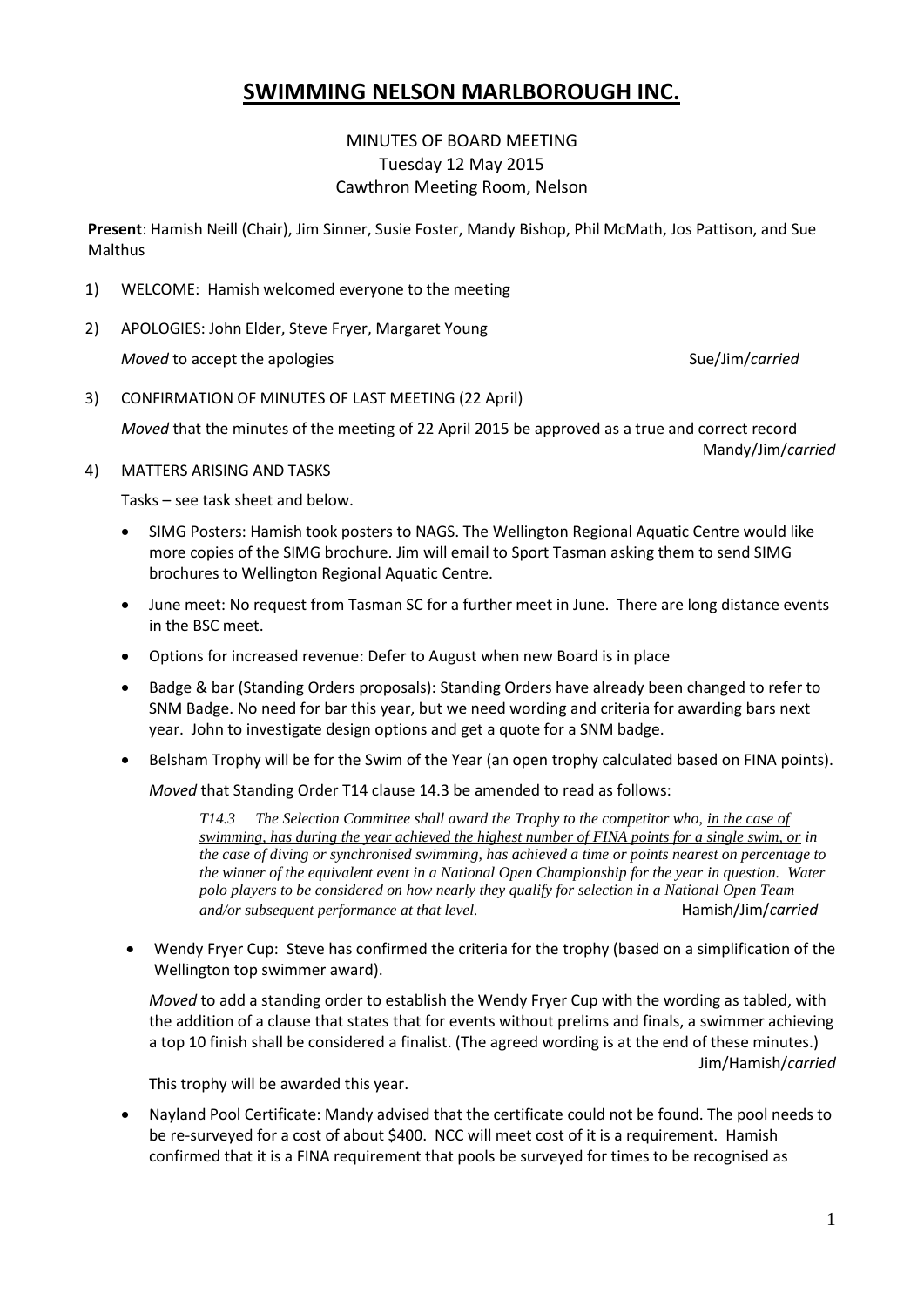official. Phil to provide the FINA wording to Mandy who will then request that NCC survey the pool.

 Trailer options: Hire options investigated: trailers can be hired in either Nelson or Blenheim. Other approaches to get a sponsored trailer were unsuccessful. Agreed to proceed on the basis of renting trailers as needed. Phil will take photos of how touchapds are secured in the trailer.

#### 5) SECRETARY'S REPORT

*Moved* that the Secretary's Report be accepted **Phil/Jim/***carried* Phil/Jim/*carried* 

- 6) TREASURER'S REPORT (Susie)
	- Susie spoke to her report. Not much change since last month. Still working on allocation of funds for meets. Once end of year accounts are finalised, Susie will recommend moving some of the balance to a term deposit.
	- The Nayland Park term deposit not opened yet it requires 2 signatures.

*Moved* to appoint Hamish and Mandy Bishop as signatories on the NBS bank accounts

Hamish and Mandy to go into NBS to complete application.

• Moved approval of Treasurer's report Susie/Hamish/*carried* Susie/Hamish/*carried* 

Susie/Phil/*carried*

- 7) REGISTRAR/RECORDS REPORT (Jim)
	- Winter meet events: Tasman SC requested changes to the order of events agreed at the last Board meeting. Agreed to move the 1500s back to before the relays. Discussed options of having Junior relays prior to 800s, and relays at the start of the session.

*Moved* to have the medley relays at the beginning of session 2 with the oldest age group going first, and to move the 1500s to before the freestyle relays on Sunday afternoon Jim/Mandy*/carried*

- Swim Calendar: at present this is largely set on an ad hoc basis. Jim suggested we invite the coaches to a meeting to discuss when we should hold meets, then invite clubs to host meets at the specified dates. It was suggested that at least once a month, there should be a meet with the full range of events. The Board welcomed an offer from Jos Pattison to convene the meeting, and suggested that a recorder or other representative from each club should also be invited. The coaches could also be provided links to the pathway plans of Waikato, Wellington and Canterbury and asked if they have any suggestions for a swimmer pathway plan for Nelson Marlborough. Agreed to meet on Saturday 23 May at 10 am at Cawthron. Jos will contact the coaches and Jim will then send out the draft calendar and links to the pathway plans.
- *Moved* to accept the Registrar's report and following new SNM records listed in Jim's report plus the 50 Breast Open record held briefly by Clara Foster before it was broken again by Ellie Rukuwai (this has been inserted below):

### **GHF Australian Age Championships 13-19 April 2015 – Sydney**

| 100 Breast       | LC | 15   | F | 1:15.08  | Clara Foster         | <b>NLSNM</b> |
|------------------|----|------|---|----------|----------------------|--------------|
| 50 Free          | LC | 15   | м | 24.16    | Sam McKenzie         | <b>TASNM</b> |
| 100 Free         | LC | 15   | м | 52.02    | Sam McKenzie         | <b>TASNM</b> |
| 200 Free         | LC | 15   | м | 1:54.32  | Sam McKenzie         | <b>TASNM</b> |
| 400 Free         | LC | 15   | м | 4:05.11  | Sam McKenzie         | <b>TASNM</b> |
| 400 Free         | LC | 16   | м | 4:11.75  | <b>Thomas Heaton</b> | <b>TASNM</b> |
| <b>1500 Free</b> | LC | 16   | М | 16:07.70 | Thomas Heaton        | <b>TASNM</b> |
| 50 Free          | LC | Open | М | 24.16    | Sam McKenzie         | <b>TASNM</b> |
| 100 Free         | LC | Open | М | 52.02    | Sam McKenzie         | <b>TASNM</b> |
| 200 Free         | LC | Open | М | 1:54.32  | Sam McKenzie         | <b>TASNM</b> |
| 400 Free         | LC | Open | м | 4:05.11  | Sam McKenzie         | <b>TASNM</b> |
| <b>1500 Free</b> | LC | Open | М | 16:07.70 | <b>Thomas Heaton</b> | <b>TASNM</b> |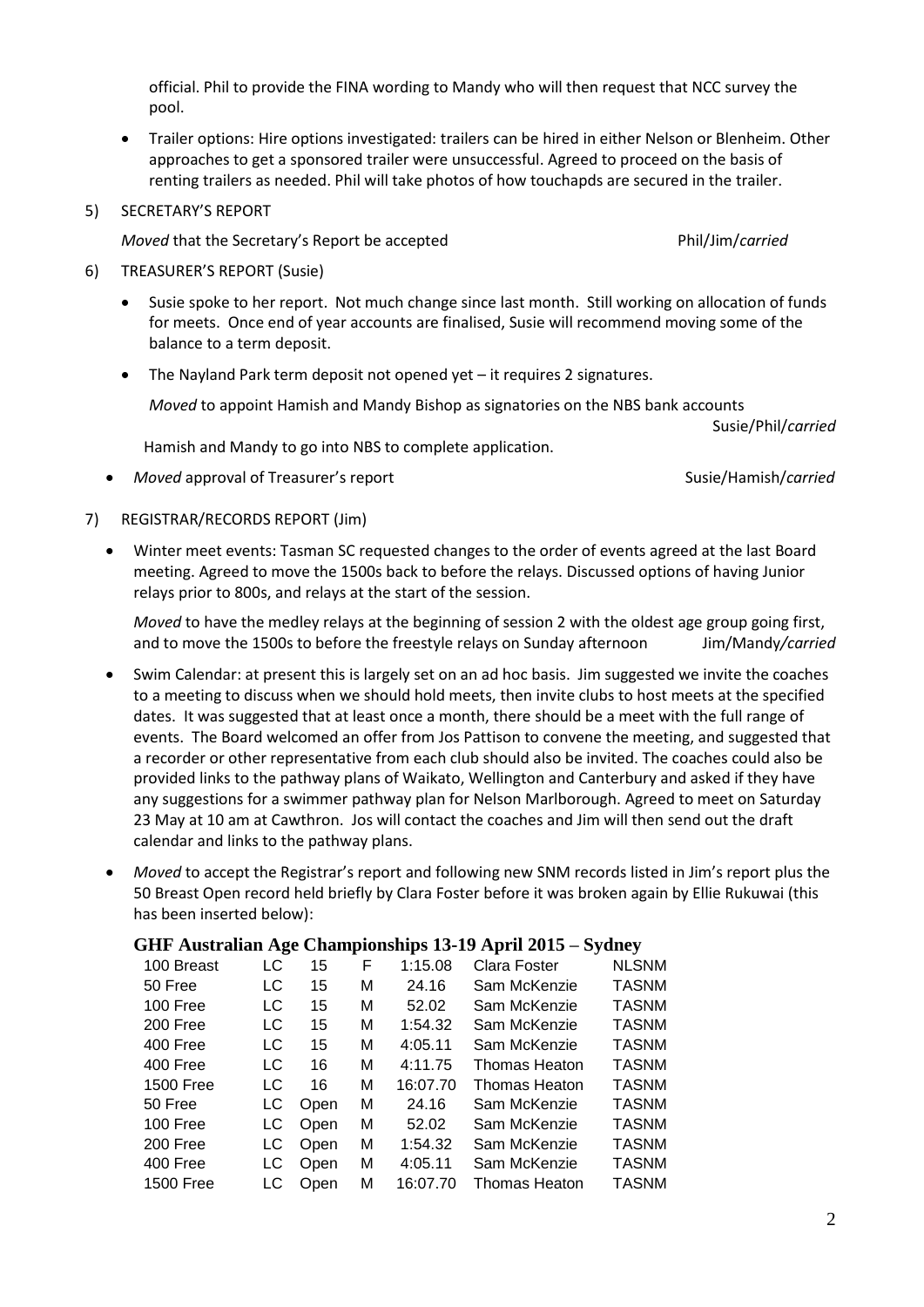## **National Age Groups 2015 Wellington, 5-9 May**

| SNM swimmers set 37 new regional records and tied one.           |           |      |   |          |                         |              |  |  |
|------------------------------------------------------------------|-----------|------|---|----------|-------------------------|--------------|--|--|
| 400 Free                                                         | <b>LC</b> | 15   | F | 4:35.84  | Talya Harwood           | <b>TASNM</b> |  |  |
| 800 Free                                                         | LC        | 15   | F | 9:21.83  | Talya Harwood           | <b>TASNM</b> |  |  |
| 50 Breast                                                        | LC        | 15   | F | 33.78    | Clara Foster            | <b>NLSNM</b> |  |  |
| 100 Breast                                                       | LC        | 15   | F | 1:14.14  | <b>Clara Foster</b>     | <b>NLSNM</b> |  |  |
| 200 Breast                                                       | LC        | 15   | F | 2:42.71  | Clara Foster            | <b>NLSNM</b> |  |  |
| 100 Fly                                                          | LC        | 15   | F | 1:07.23  | Clara Foster            | <b>NLSNM</b> |  |  |
| 50 Back                                                          | LC        | 16   | F | 31.00    | Samantha Trevurza NLSNM |              |  |  |
| 200 Breast                                                       | LC        | 16   | F | 2:44.97  | Caitlin Delaney         | TASNM        |  |  |
| <b>50 Fly</b>                                                    | LC        | 16   | F | 29.88    | Samantha Trevurza NLSNM |              |  |  |
| 400 Free                                                         | LC        | 17   | F | 4:36.61  | <b>Bailee Spriggs</b>   | <b>NLSNM</b> |  |  |
| 800 Free                                                         | LC        | 17   | F | 9:27.88  | <b>Bailee Spriggs</b>   | <b>NLSNM</b> |  |  |
| 50 Back                                                          | LC        | 17   | F | 31.85    | Sally McMath            | <b>BLENM</b> |  |  |
| 50 Breast                                                        | LC        | 17   | F | 33.53    | Ellie Rukuwai           | <b>NLSNM</b> |  |  |
| 100 Breast                                                       | LC        | 17   | F | 1:14.96  | Ellie Rukuwai           | <b>NLSNM</b> |  |  |
| 200 Breast                                                       | LC        | 17   | F | 2:41.20  | Ellie Rukuwai           | <b>NLSNM</b> |  |  |
| <b>50 Fly</b>                                                    | LC        | 17   | F | 30.01    | Sally McMath            | <b>BLENM</b> |  |  |
| 200 IM                                                           | <b>LC</b> | 17   | F | 2:25.05  | Ellie Rukuwai           | <b>NLSNM</b> |  |  |
| 200 Back                                                         | LC        | 18   | F | 2:36.97  | Cara Pearson            | <b>TASNM</b> |  |  |
| 50 Back                                                          | LC        | Open | F | 31.00    | Samantha Trevurza NLSNM |              |  |  |
| 50 Breast                                                        | <b>LC</b> | Open | F | 33.78    | Clara Foster            | <b>NLSNM</b> |  |  |
| 50 Breast                                                        | LC        | Open | F | 33.53    | Ellie Rukuwai           | <b>NLSNM</b> |  |  |
| 100 Breast                                                       | LC        | Open | F | 1:14.14  | Clara Foster            | <b>NLSNM</b> |  |  |
| 200 Breast                                                       | LC        | Open | F | 2:41.20  | Ellie Rukuwai           | <b>NLSNM</b> |  |  |
| 200 IM                                                           | LC        | Open | F | 2:25.05  | Ellie Rukuwai           | <b>NLSNM</b> |  |  |
| 200 Back                                                         | LC        | 13   | M | 2:28.52  | <b>Oliver Stark</b>     | <b>NLSNM</b> |  |  |
| 50 Fly                                                           | LC        | 14   | M | 27.35*   | Matai McGuinniety       | <b>NLSNM</b> |  |  |
| 100 Fly                                                          | LC        | 14   | M | 1:02.68  | Matai McGuinniety       | <b>NLSNM</b> |  |  |
| 50 Free                                                          | LC        | 15   | Μ | 23.80    | Sam McKenzie            | <b>TASNM</b> |  |  |
| 100 Free                                                         | LC        | 15   | M | 51.93    | Sam McKenzie            | <b>TASNM</b> |  |  |
| 100 Fly                                                          | LC        | 15   | M | 1:01.60  | Sam McKenzie            | <b>TASNM</b> |  |  |
| 200 IM                                                           | LC        | 15   | М | 2:18.23  | Sam McKenzie            | <b>TASNM</b> |  |  |
| 200 Free                                                         | <b>LC</b> | 16   | Μ | 1:58.56  | <b>Thomas Heaton</b>    | <b>TASNM</b> |  |  |
| 400 Free                                                         | LC        | 16   | М | 4:11.25  | Thomas Heaton           | <b>TASNM</b> |  |  |
| 100 Back                                                         | LC        | 16   | Μ | 1:05.53  | <b>Thomas Heaton</b>    | <b>TASNM</b> |  |  |
| <b>1500 Free</b>                                                 | LC        | 17   | M | 17:00.09 | <b>Eddie Neill</b>      | <b>NLSNM</b> |  |  |
| 200 Breast                                                       | LC        | 17   | M | 2:37.03  | <b>Eddie Neill</b>      | <b>NLSNM</b> |  |  |
| 200 IM                                                           | LC        | 17   | M | 2:18.81  | <b>Eddie Neill</b>      | <b>NLSNM</b> |  |  |
| 50 Free                                                          | LC        | Open | M | 23.80    | Sam McKenzie            | <b>TASNM</b> |  |  |
| 100 Free                                                         | LC        | Open | M | 51.93    | Sam McKenzie            | <b>TASNM</b> |  |  |
| * Matai's time in the 50 Fly tied a record held by Sam McKenzie. |           |      |   |          |                         |              |  |  |

Jim/Hamish/*carried*

#### 8) PUBLICITY/COMMUNICATION REPORT (Jim/Mandy)

 Three articles on NAGs results were submitted to the Nelson Mail and published. Items were also submitted to the Marlborough Express highlighting Sally McMath but as far as Jim knows were not published. We did not manage to get a photo of the whole NAGs team. Agreed that regional managers guidelines should be amended to include responsibility to organise a team photo. It was suggested that this can be during the competition but should be arranged prior to the trip.

• Moved to accept the Publicity report **Acception 1** and the United States Moved to accept the Publicity report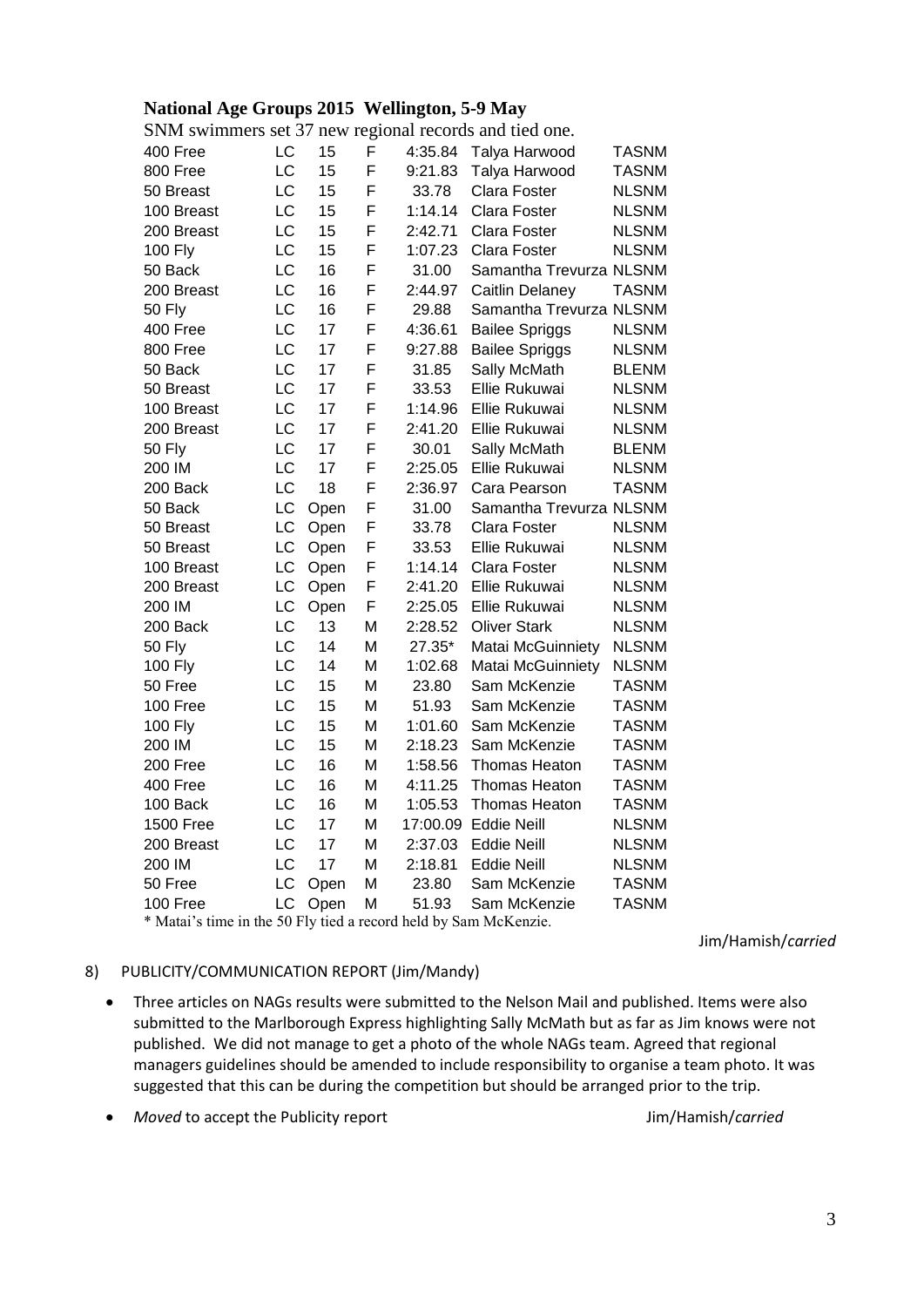#### 9) FUNDING REPORT (Sue)

- Sue advised that the Pelorus Trust application was due to be considered yesterday but we have not heard the otucome yet. Susie advised that Lion Foundation has quite a bit of money available in this area. We have already received a grant from Lion Foundation this year but Sue will check when we can apply again.
- Moved to accept the funding report Suelling Suelling and Suelling Carried Suelling Carried
- 10) SNZ LIAISON REPORT (Hamish)
	- No SNZ Board meeting this month.
- 11) TECHNICAL (Phil)
	- Phil encouraged more people to become officials. Sue indicated that Waimea has some members who are willing and will provide their details to the Technical Committee to start the process.
	- Jos noted a concern about overly strict enforcement of rules on backstroke turns and requested that Phil discuss this with the Technica Committee.
- 12) COACHING REPORT (Hamish)
	- Upcoming coaches meeting will be useful. Outstanding results at NAGs.
- 13) STRATEGIC PLAN, BUSINESS PLAN, KPIs (Mandy)
	- Reporting template need measurables for KPIs 3 & 4
- 14) GENERAL BUSINESS
	- Strategy for KPIs 3 & 4

*KPI 3 Discussion (Hamish):*

We lose swimmers when they leave school. 2 parts:

- Swimmers Pathway is about motivating swimmers to identify their aims and develop strategies to achieve them.
- School leavers, leaving Nelson: we have no idea what is available in other regions. Should we contact the centres with universities and see if anything can be developed to assist our swimmers to stay in the sport? Hamish will contact regions with universities.

Hamish has distributed pathway plans from Canterbury, Wellington and Waikato. These could provide a basis for a pathway plan for SNM swimmers. It needs coach cooperation or it will be ineffective. Discuss with coaches to seek their views and support.

Jos supports a swimming camp but was unsure about other initiatives. We just had one of our best performances ever at NAGs, so there is a lot that we are doing right.

At the coaches meeting, we should ask if there is anything else we can do to support swimmers and coaches?

#### *KPI 4 discussion (Mandy):*

KPI 4 is about raising the profile of swimming. Various aspects were discussed, e.g. primary and intermediate schools are the places to grow the sport. It was also noted that we are at capacity for lane space in the winter. Mandy agreed to suggest some wording.

Touch pad fees

Phil noted some concern about fees being a barrier to clubs using the touchpads. He suggested that there be a much lower fee (e.g. 10 cents) on every entry at every meet held in the region, regardless of whether the touchpads are used, as all swimmers benefit from the region having and maintaining the touchpads. Board members wanted to know how many entries there are per year, and noted that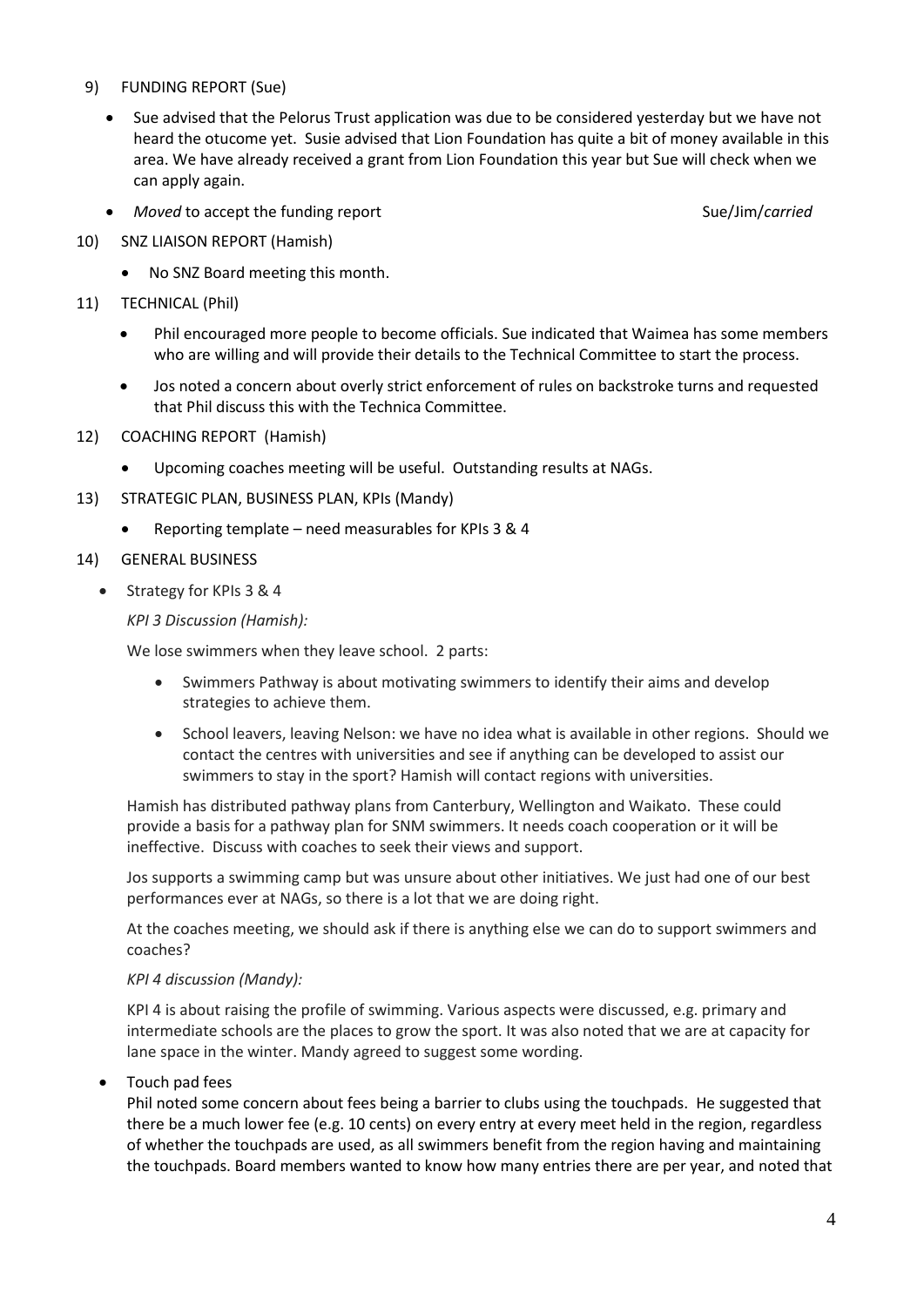we could also apply for funding and sponsorship. Agreed to discuss touchpad fees in August along with options to raise revenue.

• SNM AGM

*Moved* to hold the AGM on Friday 17 July at Stadium 2000 at 8 pm and ask the Secretary to call for nominations and initiate the formal procedures **Hamish/Mandy/carried** 

Dispute Resolution Procedure

Mandy has prepared a draft and asked for comments and suggestions. Jim made a few suggestions and asked who would bear the cost if a matter is referred to mediation. The Board agreed that the party that refers the matter should bear the costs of mediation, and other costs should lie where they fall, unless the mediator directs otherwise. Also add a clause similar to SNZ Constitution that says decisions by the Sports Tribunal are final and binding on parties. Jim will add suggestions to draft and circulate to all.

- Planning for transition to new Board structure All current Board members' terms end at AGM, and may re-stand if they meet the new criteria. There will be 6 positions available. Notify clubs of SNZ criteria for nominations. Don't need to do anything at this stage about establishing a Mgt Committee.
	- Strategic and business plans not discussed.
	- Swimmers Fund: Jos noted that the extra \$5000 will make a huge difference and thanked the Board.
- 15) BOARD TIME

No additional matters were raised.

16) NEXT MEETING: Tuesday 9 June, 7 pm venue Cawthron Meeting room

Agenda items

- Donated trophies for age groups
- Swim calendar for 2015-16
- Standing Order 21. SNM Winter Meet

The meeting closed at 9.49 pm